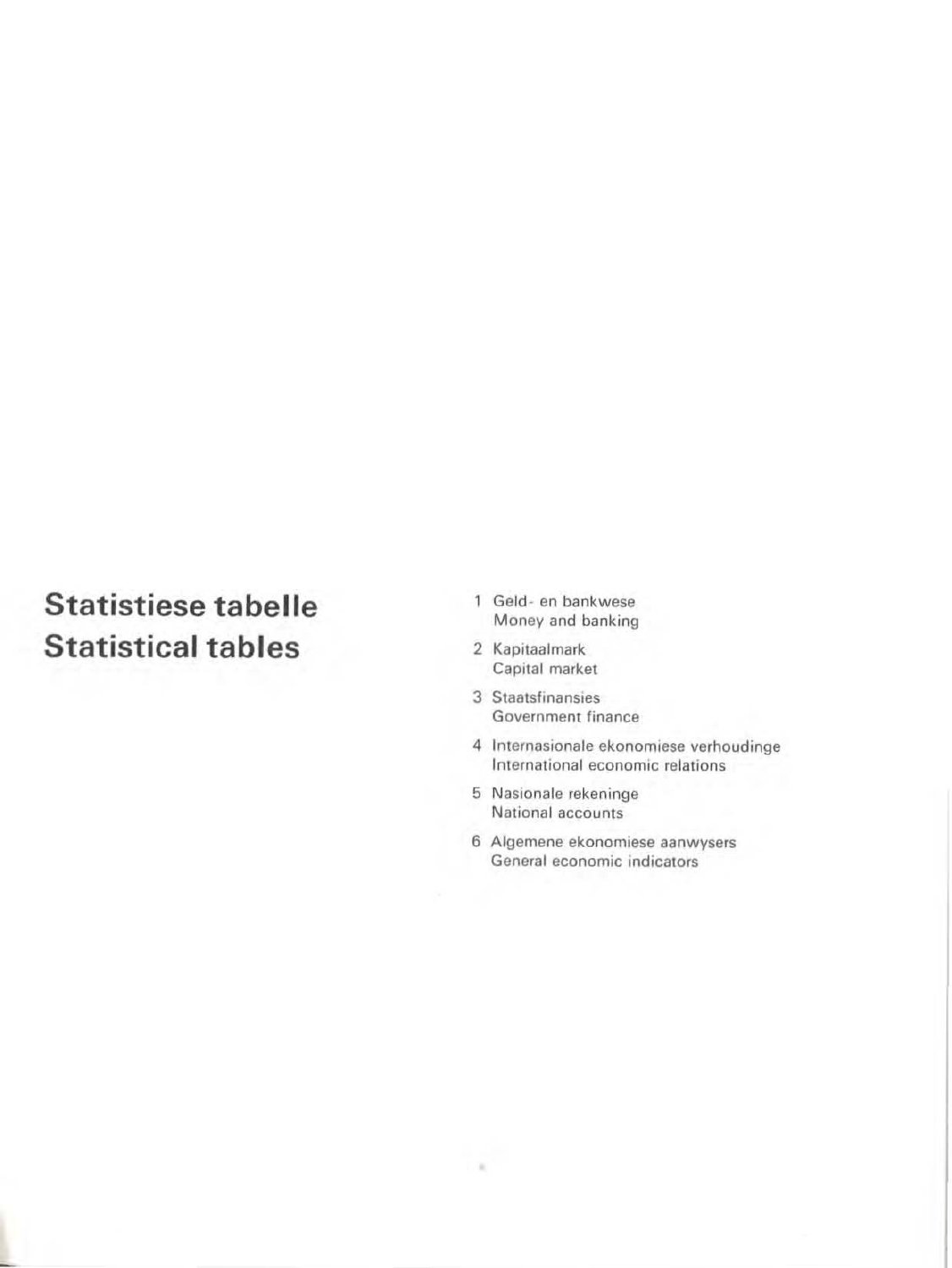

### **BRUTO BINNELANDSE PRODUK!** R miljoene

**GROSS DOMESTIC PRODUCT!** 

R millions

| 1961  | 1962  | 1963  | 1964  | 1965  | 1966* | 1967* | 1968*  |  |
|-------|-------|-------|-------|-------|-------|-------|--------|--|
| 4,560 | 4,906 | 5,480 | 6.067 | 6,631 | 7.214 | 7,976 | 8,399  |  |
| 533   | 559   | 595   | 651   | 720   | 797   | 877   | 947    |  |
| 380   | 413   | 462   | 529   | 554   | 601   | 686   | 757    |  |
| 36    | 44    | 47    | 55    | 62    | 78    | 99    | 102    |  |
| 5,437 | 5,834 | 6,490 | 7,192 | 7,843 | 8,534 | 9,440 | 10,001 |  |
| 219   | 193   | 196   | 212   | 232   | 248   | 264   | 282    |  |
| 5,656 | 6,027 | 6,686 | 7.404 | 8,075 | 8,782 | 9,704 | 10,283 |  |
| 5,351 | 5,663 | 6,140 | 6,587 | 6,911 | 7,257 | 7,837 | 8,116  |  |
|       |       |       |       |       |       |       |        |  |

1. Om in te skakel by die betalingsbalansgegewens, wat voorlopig nog nie vir die Republiek afsonderlik beskikbaar is nie, het alle nasionale rekeninge tabelle, tensy anders vermeld, betrekking op die Republiek van Suid-Afr

1. With a view to integration with balance of payments statistics, which for the time being are not available separately for the Republic, all national accounts tables, unless otherwise indicated, refer to the Republic of Swaziland.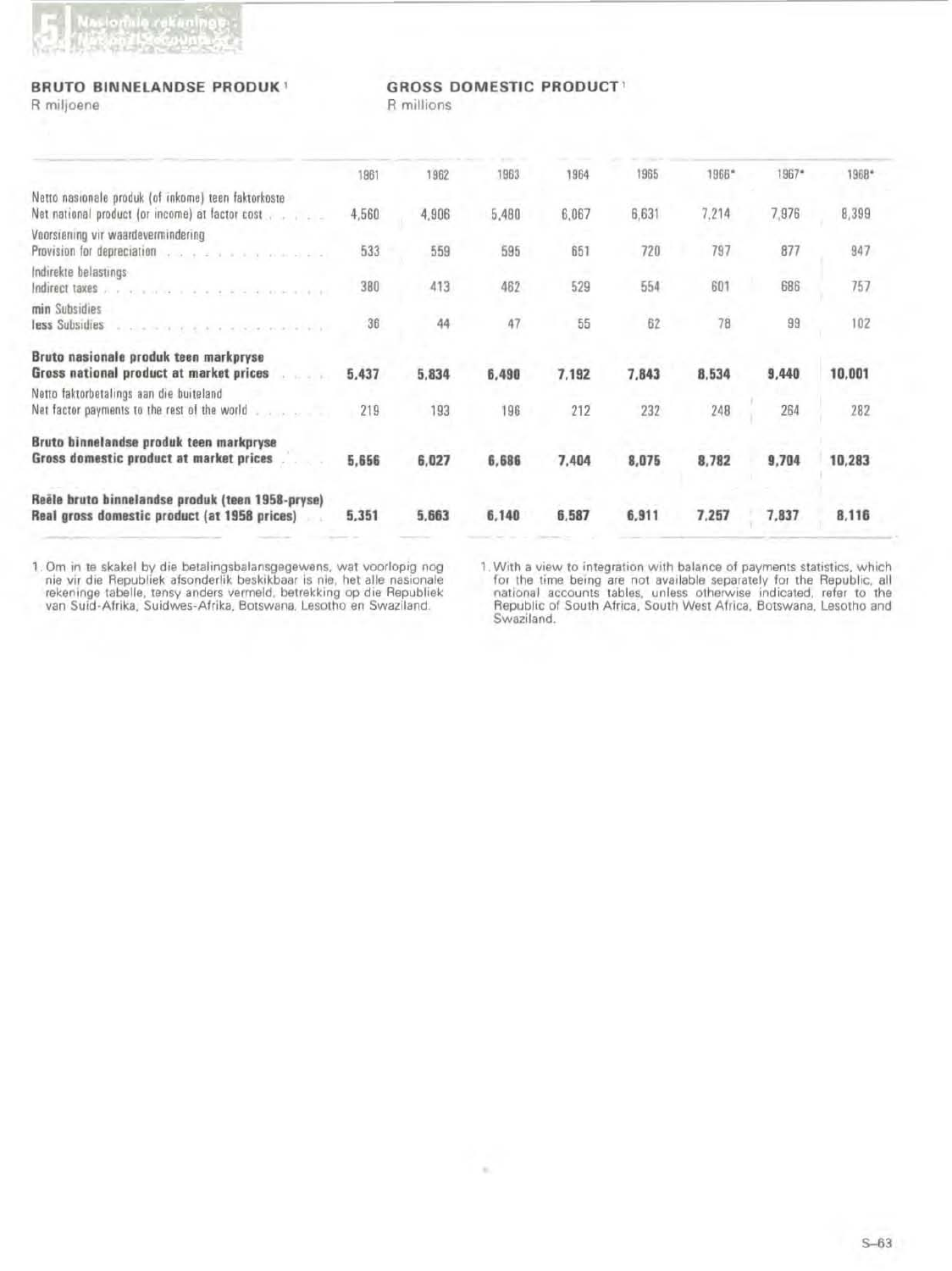### BESTEDING AAN BRUTO BINNELANDSE PRODUK Teen heersende pryse

R miljoene

## EXPENDITURE ON GROSS DOMESTIC PRODUCT At current prices

R millions

|                                                                                                                                    | 1961  | 1962  | 1963  | 1964  | 1965  | 1966*  | 1967*   | 1968*  |
|------------------------------------------------------------------------------------------------------------------------------------|-------|-------|-------|-------|-------|--------|---------|--------|
| Private verbruiksbesteding<br>Private consumption expenditure                                                                      | 3,585 | 3,786 | 4,094 | 4,603 | 5,014 | 5,497  | 5,900   | 6,489  |
| Lopende besteding deur algemene owerheid <sup>1</sup><br>Current expenditure by general government <sup>1</sup><br>Gradient all on | 575   | 666   | 739   | 823   | 930   | 1,077  | 1,139   | 1,247  |
| Bruto binnelandse vaste investering<br>Gross domestic fixed investment                                                             | 1,096 | 1,081 | 1,296 | 1,595 | 1,944 | 2,090  | 2,249   | 2,318  |
| Verandering in voorrade <sup>2</sup><br>Change in inventories <sup>2</sup>                                                         | 69    | 67    | 126   | 166   | 371   | 54     | 519     | $-20$  |
| Respos<br>Residual item                                                                                                            | $-91$ | $-55$ | 113   | 95    | $-81$ | $-106$ | $-104$  | $-8$   |
| Bruto binnelandse besteding<br>Gross domestic expenditure and a series of the settlement of                                        | 5,234 | 5,545 | 6,368 | 7,282 | 8,178 | 8,612  | 9,703   | 10,026 |
| Uitvoer van goedere en nie-faktordienste<br>Exports of goods and non-factor services.                                              | 1,630 | 1,717 | 1,845 | 1,977 | 2,010 | 2,141  | 2,319   | 2,546  |
| min Invoer van goedere en nie-faktordienste<br>less Imports of goods and non-factor services.                                      | 1,208 | 1,235 | 1.527 | 1,855 | 2,113 | 1,971  | 2,318   | 2,289  |
| Besteding aan bruto binnelandse produk<br>Expenditure on gross domestic product.<br>1.77                                           | 5,656 | 6,027 | 6,686 | 7,404 | 8,075 | 8,782  | 9,704   | 10,283 |
| At 1958 prices<br>Teen 1958-pryse<br>R millions<br>R miljoene                                                                      |       |       |       |       |       |        |         |        |
|                                                                                                                                    | 1961  | 1962  | 1983  | 1964  | 1965  | 1966*  | $1967*$ | 1968*  |
| Private verbruiksbesteding<br>Private consumption expenditure                                                                      | 3,382 | 3.523 | 3,761 | 4.126 | 4.337 | 4,570  | 4,749   | 5,118  |
| Lopende besteding deur algemene owerheid <sup>1</sup><br>Current expenditure by general government <sup>1</sup><br>when a car to   | 523   | 605   | 644   | 692   | 771   | 825    | 848     | 900    |
| Bruto binnelandse vaste investering                                                                                                | 1,060 | 1,025 | 1,205 | 1,449 | 1,676 | 1,730  | 1,814   | 1,842  |
| Verandering in voorrade<br>Change in inventories                                                                                   | 62    | 67    | 109   | 140   | 318   | 15     | 428     | $-30$  |
| Respos<br>Residual item                                                                                                            | $-86$ | $-52$ | 104   | 85    | $-69$ | $-88$  | $-84$   | $-6$   |
| <b>Bruto binnelandse besteding</b><br>Gross domestic expenditure<br>.                                                              | 4,941 | 5,168 | 5,823 | 6,492 | 7,033 | 7,052  | 7,755   | 7,824  |
| Uitvoer van goedere en nie-faktordienste<br>Exports of goods and non-factor services.<br>$9 - 2 - 3 - 3 - 3 = 3$                   | 1,656 | 1,755 | 1,851 | 1,942 | 1,936 | 2,034  | 2,244   | 2,449  |
| min Invoer van goedere en nie-faktordienste<br>less Imports of goods and non-factor services                                       | 1,246 | 1,260 | 1.534 | 1,847 | 2,058 | 1,829  | 2,162   | 2,157  |
| Besteding aan bruto binnelandse produk<br>Expenditure on gross domestic product<br>$-7 - 0$                                        | 5,351 | 5,663 | 6,140 | 6,587 | 6,911 | 7,257  | 7,837   | 8,116  |

1. Algemene owerheid omvat slegs die algemene afdelings, en nie die sake-ondernemings nie, van openbare owerhede. Openbare owerhede sluit in alle afdelings van die sentrale regering, provinsiale administrasies, plaaslike owerhede, die administrasie van Suidwes-Afrika, die sentrale en plaaslike owerhede van Botswana, Lesotho en Swaziland, en ander owerhede soos bestaansbeveiligingsfondse.<br>die S.A. Bantoetrust, die Transkeise Regering, ens.

2. Na aansuiwering ten opsigte van voorraadwaardering

1. General government includes only the general departments, and not<br>the business enterprises, of public authorities. Public authorities<br>includes all departments of the central government, provincial<br>administrations. local

2. After inventory valuation adjustment.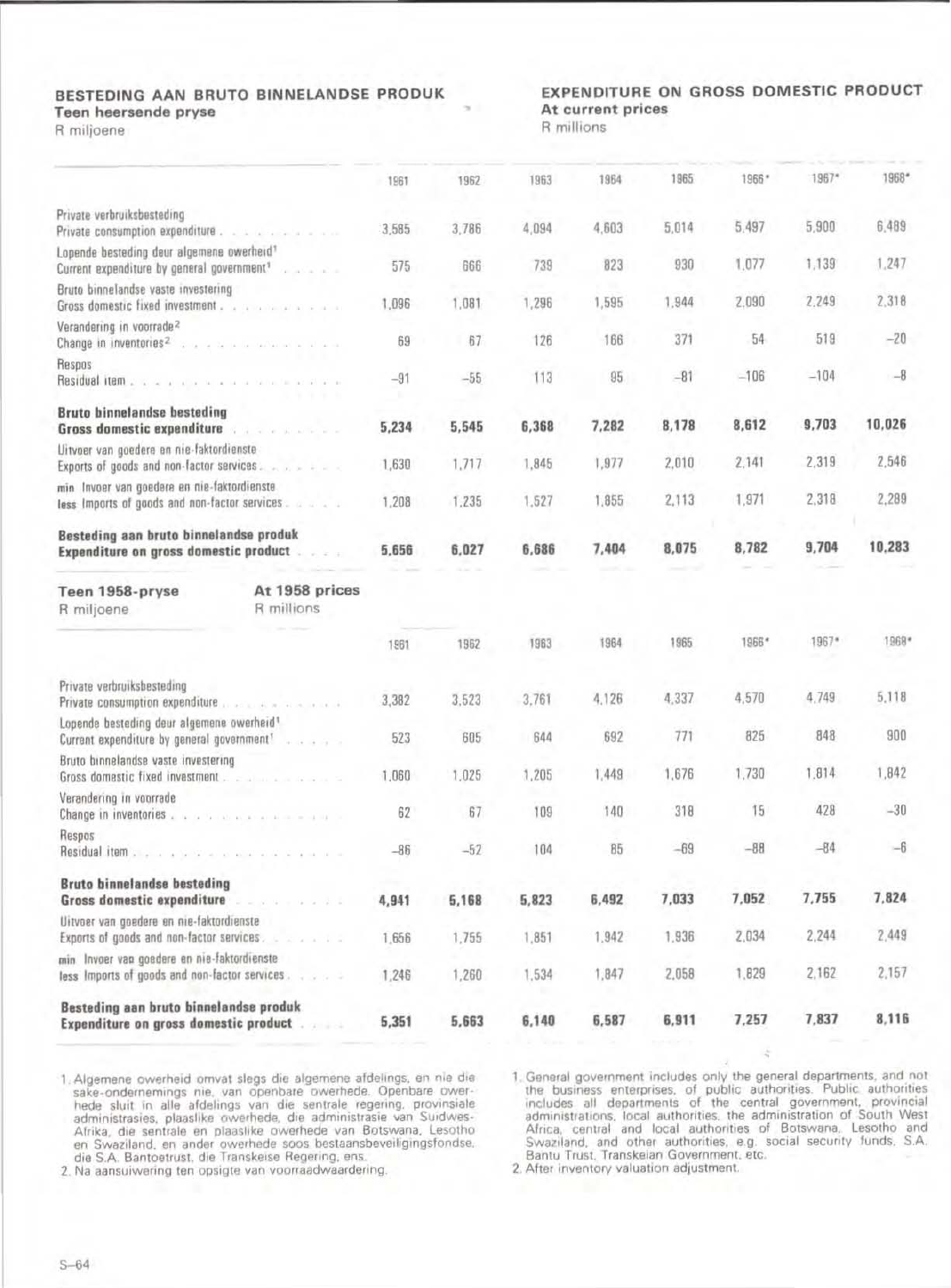#### **VERDELING VAN NASIONALE INKOME** R miljoene

#### DISTRIBUTION OF NATIONAL INCOME

R millions

|                                                                      | 1961  | 1962  | 1963  | 1964  | 1965  | 1966*  | $1967*$ | 1968* |  |
|----------------------------------------------------------------------|-------|-------|-------|-------|-------|--------|---------|-------|--|
| Lone en salarisse                                                    |       |       |       |       |       |        |         |       |  |
|                                                                      | 2,890 | 3,059 | 3,330 | 3,675 | 4,083 | 4,507  | 4.842   | 5,323 |  |
| Inkome uit eiendom van huishoudings1                                 |       |       |       |       |       |        |         |       |  |
| Income from property by households <sup>1</sup>                      | 1,235 | 1,324 | 1,286 | 1,393 | .693  | ,805   | 2.084   | 1,882 |  |
| Maatskappybesparing                                                  |       |       |       |       |       |        |         |       |  |
| Corporate saving with a series of the series of the contractor       | 168   | 205   | 218   | 335   | 326   | 404    | 374     | 408   |  |
| Direkte belastings op maatskappye                                    |       |       |       |       |       |        |         |       |  |
| Direct taxes on corporations is a communication of the communication | 257   | 254   | 381   | 385   | 430   | 460    | 551     | 591   |  |
| Inkome uit eiendom van algemene owerheid <sup>2</sup>                |       |       |       |       |       |        |         |       |  |
| Income from property by general government $2$                       | 139   | 161   | 195   | 230   | 236   | 210    | 315     | 311   |  |
| min Rente op staatskuld                                              |       |       |       |       |       |        |         |       |  |
| less Interest on public debt.                                        | 38    | 42    | 43    | 46    | 56    | 66     | 86      | 108   |  |
| Respos                                                               |       |       |       |       |       |        |         |       |  |
| Residual item , a company of the property of the second to           | $-91$ | $-55$ | 113   | 95    | $-81$ | $-106$ | $-104$  |       |  |
| Netto nasionale inkome teen faktorkoste                              |       |       |       |       |       |        |         |       |  |
| Net national income at factor cost                                   | 4,560 | 4,906 | 5,480 | 6,067 | 6,631 | 7,214  | 7,976   | 8,399 |  |
|                                                                      |       |       |       |       |       |        |         |       |  |

1. Inkome uit eiendom van huishoudings bestaan uit rente, dividend- en huurontvangste van huishoudings en die winste van nie-geïnkorproceerde sake-ondernemings.<br>2. Inkome uit eiendom van algemene owerheid bestaan uit rente

GROSS DOMESTIC PRODUCT BY KIND OF

1 Income from property by households consists of interest, dividend and<br>rent receipts by households and the profits of non-corporate business enterprises.

2. Income from property by general government consists of interest, dividend and rent receipts by general government and the profits of public business enterprises.

#### BRUTO BINNELANDSE PRODUK VOLGENS TIPE EKONOMIESE AKTIWITEIT<sup>1</sup> R miljoene

**ECONOMIC ACTIVITY** R millions

|                                                                                                                                                                                                                               | 1961  | 1962  | 1963  | 1964  | 1965  | 1966* | $1967*$    |
|-------------------------------------------------------------------------------------------------------------------------------------------------------------------------------------------------------------------------------|-------|-------|-------|-------|-------|-------|------------|
| Landbou, bosbou, jag en vissery<br>Agriculture, forestry, hunting and fishing.                                                                                                                                                | 664   | 670   | 746   | 731   | 747   | 834   | 1,045      |
| Mynbou en steengroewery                                                                                                                                                                                                       |       |       |       |       |       |       |            |
| Mining and quarrying and a company of the service of the service of the service of the service of the service of the                                                                                                          | 733   | 764   | 813   | 915   | 987   | 1,078 | 1,105      |
| Fabriekswese                                                                                                                                                                                                                  |       |       |       |       |       |       |            |
| Manufacturing, and a discussion of the second contract of a                                                                                                                                                                   | 997   | 1,102 | 1,256 | 1,428 | 1,644 | 1,737 | 1,887      |
| Konstruksie (kontrakteurs)                                                                                                                                                                                                    |       |       |       |       |       |       |            |
| Construction (contractors) and a property of the second contractors)                                                                                                                                                          | 151   | 155   | 178   | 228   | 288   | 313   | 349        |
| Elektrisiteit-, gas- en watervoorsiening                                                                                                                                                                                      |       |       |       |       |       |       |            |
| Electricity, gas and water supply and a series of the series of the series of                                                                                                                                                 | 134   | 144   | 157   | 169   | 183   | 199   | 226        |
| Vervoer, opberging en kommunikasie                                                                                                                                                                                            |       |       |       |       |       |       |            |
| Transport, storage and communication.                                                                                                                                                                                         | 512   | 554   | 613   | 677   | 710   | 759   | <b>B63</b> |
| Groot- en kleinhandel                                                                                                                                                                                                         |       |       |       |       |       |       |            |
| Wholesale and retail trade                                                                                                                                                                                                    | 668   | 732   | 842   | 939   | 1.018 | 1,098 | 1,198      |
| Finansiële dienste                                                                                                                                                                                                            |       |       |       |       |       |       |            |
| Financial services<br>1972 - - - - - - - - 1 - - - - - - - - -                                                                                                                                                                | 194   | 195   | 214   | 252   | 285   | 325   | 354        |
| Vaste eiendom                                                                                                                                                                                                                 |       |       |       |       |       |       |            |
| Fixed property.<br>Substitution on Discovery of Gilbertain a data                                                                                                                                                             | 218   | 230   | 243   | 266   | 282   | 304   | 333        |
| Ander dienste                                                                                                                                                                                                                 |       |       |       |       |       |       |            |
| Other services. It is a communication of a state of the state                                                                                                                                                                 | 500   | 537   | 587   | 640   | 693   | 793   | 871        |
| Algemene owerheid                                                                                                                                                                                                             |       |       |       |       |       |       |            |
| General government, with a strategic contract of the state of the state of the state of the state of the state of the state of the state of the state of the state of the state of the state of the state of the state of the | 488   | 522   | 565   | 623   | 677   | 740   | 801        |
| Bruto binnelandse produk teen faktorkoste                                                                                                                                                                                     |       |       |       |       |       |       |            |
| Gross domestic product at factor cost<br>and the company of the company                                                                                                                                                       | 5,260 | 5,604 | 6,214 | 6,869 | 7,514 | 8,180 | 9,032      |
|                                                                                                                                                                                                                               |       |       |       |       |       |       |            |

1. Bron: Buro vir Statistiek. Hierdie tabel het betrekking op die Republiek van Suid-Afrika en Suidwes-Afrika.

1. Source: Bureau of Statistics. This table refers to the Republic of South Africa and South West Africa.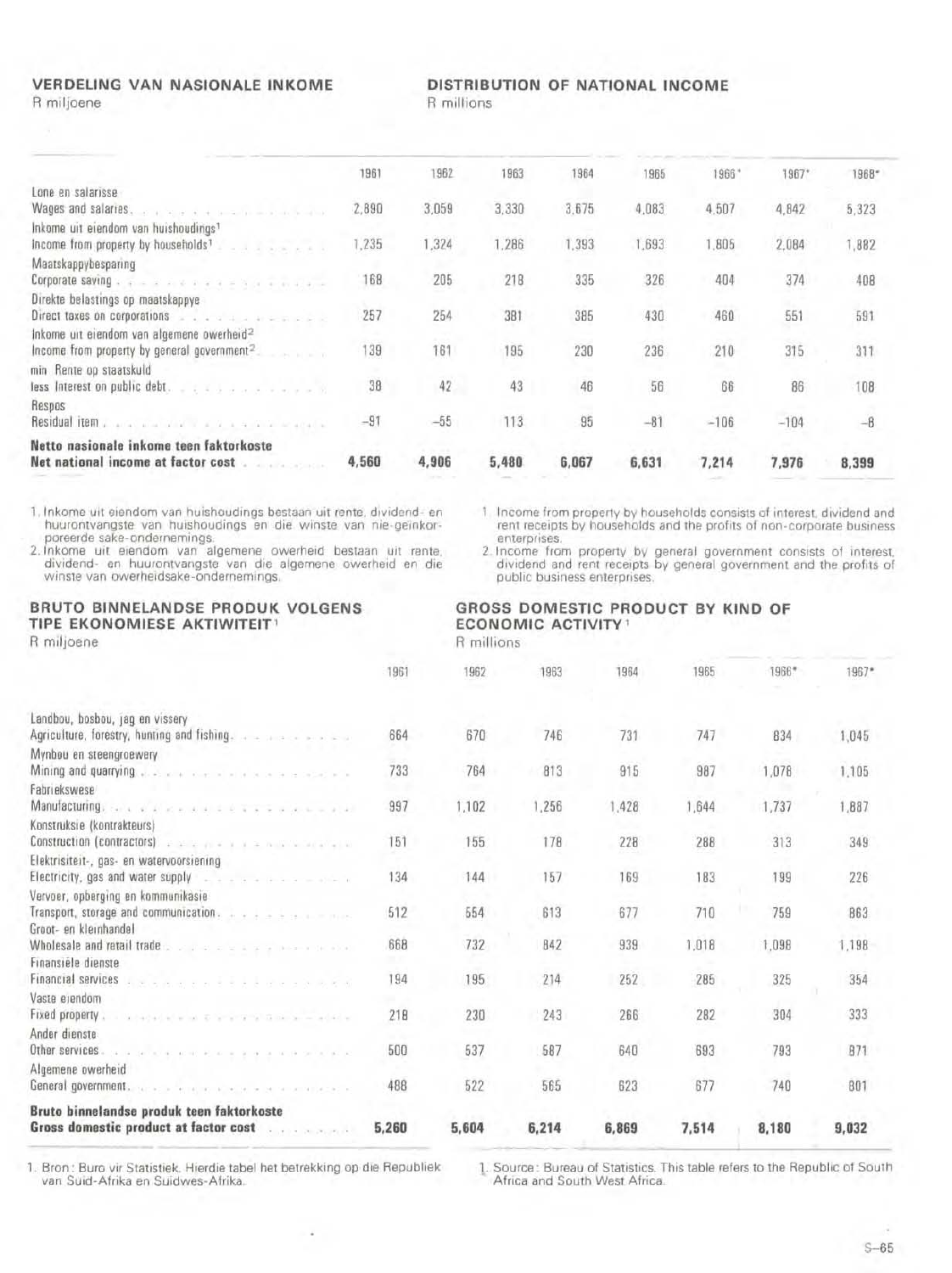#### **SAMESTELLING VAN PRIVATE** VERBRUIKSBESTEDING R miljoene

### **COMPOSITION OF PRIVATE CONSUMPTION EXPENDITURE**

R millions

|                                                                                                                  | 1961      | 1962  | 1963  | 1964  | 1965  | 1966  | 1967* | 1968* |
|------------------------------------------------------------------------------------------------------------------|-----------|-------|-------|-------|-------|-------|-------|-------|
|                                                                                                                  | 1.053     | 1,081 | 1,123 | 1,250 | 1,417 | 1.564 | 1.637 | 1,755 |
| Drank/Beverages.                                                                                                 | 152       | 170   | 180   | 204   | 222   | 254   | 278   | 313   |
| Tabak/Tobacco                                                                                                    | 139       | 149   | 160   | 169   | 179   | 185   | 205   | 222   |
| Klerasie, skoeisel, ens./Clothing, footwear, etc                                                                 | 403       | 437   | 480   | 536   | 569   | 612   | 655   | 727   |
| Huur, eiendomsbelasting, ens./Rent, rates, etc.                                                                  | 311       | 328   | 346   | 367   | 396   | 429   | 467   | 511   |
| Brandstof an lig/Fuel and light                                                                                  | <b>BB</b> | 93    | 100   | 109   | 117   | 125   | 137   | 148   |
| Meubels, toebehore, ens./Furniture, furnishings, etc                                                             | 246       | 253   | 303   | 378   | 406   | 433   | 463   | 548   |
| Lopende huishouding/Household operation                                                                          | 223       | 240   | 260   | 282   | 306   | 333   | 357   | 383   |
| Persoonlike versorging en gesondheid/Personal care<br>and health a communication of the communication of the co- | 178       | 193   | 207   | 230   | 247   | 272   | 298   | 336   |
| Vervoer en kommunikasie/Transportation and                                                                       |           |       |       |       |       |       |       |       |
| communication<br>We will allow you and any your                                                                  | 445       | 475   | 541   | 637   | 679   | 757   | 840   | 925   |
| Ontspanning en vermaak/Recreation and entertainment                                                              | 166       | 180   | 195   | 216   | 235   | 256   | 276   | 303   |
| Diverse dienste <sup>1</sup> /Miscellaneous services <sup>1</sup>                                                | 181       | 187   | 199   | 225   | 241   | 277   | 287   | 31B   |
| Private verbruiksbesteding                                                                                       |           |       |       |       |       |       |       |       |
| <b>Private consumption expenditure <i>consumption expenditure</i></b>                                            | 3,585     | 3,786 | 4.094 | 4,603 | 5,014 | 5,497 | 5,900 | 6,489 |
| Duursame goedere/Durable goods                                                                                   | 423       | 441   | 540   | 683   | 716   | 779   | 838   | 966   |
| Nie-duursame goedere/Non-durable goods                                                                           | 2,065     | 2,183 | 2,308 | 2,566 | 2,834 | 3.103 | 3,314 | 3.605 |
| Dienste <sup>1</sup> /Services <sup>1</sup> , , , , , , , , , , , , , , , , , ,                                  | 1,097     | 1,162 | 1,246 | 1,354 | 1,464 | 1,615 | 1,748 | 1,918 |

1. Sluit netto besteding in die buiteland in.

# BRUTO EN NETTO BINNELANDSE INVESTERING

R miljoene

|  |  | and the state of the state of the state of the state of the state of the state of the state of the state of the                                                                                                                      |  |  |
|--|--|--------------------------------------------------------------------------------------------------------------------------------------------------------------------------------------------------------------------------------------|--|--|
|  |  |                                                                                                                                                                                                                                      |  |  |
|  |  |                                                                                                                                                                                                                                      |  |  |
|  |  | <u>and the second contract of the second contract of the second contract of the second contract of the second contract of the second contract of the second contract of the second contract of the second contract of the second</u> |  |  |

1. Include net expenditure abroad.

|            |  | GROSS AND NET DOMESTIC INVESTMENT |
|------------|--|-----------------------------------|
| R millions |  |                                   |

|                                                                                                          | 1961  | 1962  | 1963  | 1964  | 1965  | 1966* | 1967* | 1968* |
|----------------------------------------------------------------------------------------------------------|-------|-------|-------|-------|-------|-------|-------|-------|
| Bruto binnelandse investering                                                                            |       |       |       |       |       |       |       |       |
| <b>Gross domestic investment</b><br>mental and distant                                                   | 1,165 | 1,148 | 1,422 | 1,761 | 2,315 | 2,144 | 2,768 | 2,298 |
| Openbare owerhede <sup>1</sup> /Public authorities <sup>1</sup> .                                        | 380   | 372   | 446   | 516   | 722   | 745   | 787   | 864   |
| Openbare korporasies/Public corporations                                                                 | 75    | 86    | 122   | 130   | 170   | 220   | 304   | 266   |
| Private sake-ondernemings / Private business enterprises .                                               | 710   | 690   | 854   | 1.115 | 1,423 | 1.179 | 1.677 | 1.168 |
| Voorsiening vir waardevermindering                                                                       |       |       |       |       |       |       |       |       |
| <b>Provision for depreciation</b>                                                                        | 533   | 559   | 595   | 651   | 720   | 797   | 877   | 947   |
| Openbare owerhede <sup>1</sup> /Public authorities <sup>1</sup>                                          | 98    | 104   | 112   | 122   | 134   | 145   | 159   | 174   |
| Openbare korporasies/Public corporations                                                                 | 56    | 58    | 60    | 63    | 70    | 81    | 93    | 106   |
| Private sake-ondernemings/Private business enterprises                                                   | 379   | 397   | 423   | 466   | 516   | 571   | 625   | 667   |
| Netto binnelandse investering                                                                            |       |       |       |       |       |       |       |       |
| Net domestic investment.<br>$\mathcal{A}$ , $\mathcal{C}$ , $\mathcal{A}$ ), as we write the contract of | 632   | 589   | 827   | 1,110 | 1,595 | 1,347 | 1,891 | 1,351 |
| Openbare owerhede <sup>1</sup> /Public authorities <sup>1</sup>                                          | 282   | 268   | 334   | 394   | 588   | 600   | 628   | 690   |
| Openbare korporasies/Public corporations                                                                 | 19    | 28    | 62    | 67    | 100   | 139   | 211   | 160   |
| Private sake-ondernemings/Private business enterprises                                                   | 331   | 293   | 431   | 649   | 907   | 608   | .052  | 501   |

1. Openbare owerhede sluit in alle afdelings van die sentrale regering, provinsiale administrasies, plaaslike owerhede, die administrasie van Suidwes-Afrika, die sentrale en plaaslike owerhede van Botswana, Lesotho en Swaz

1. Public authorities include all departments of the central government, provincial administrations, local authorities, the administration of South West Africa, central and local authorities of Botswana, Lesotho and Swazil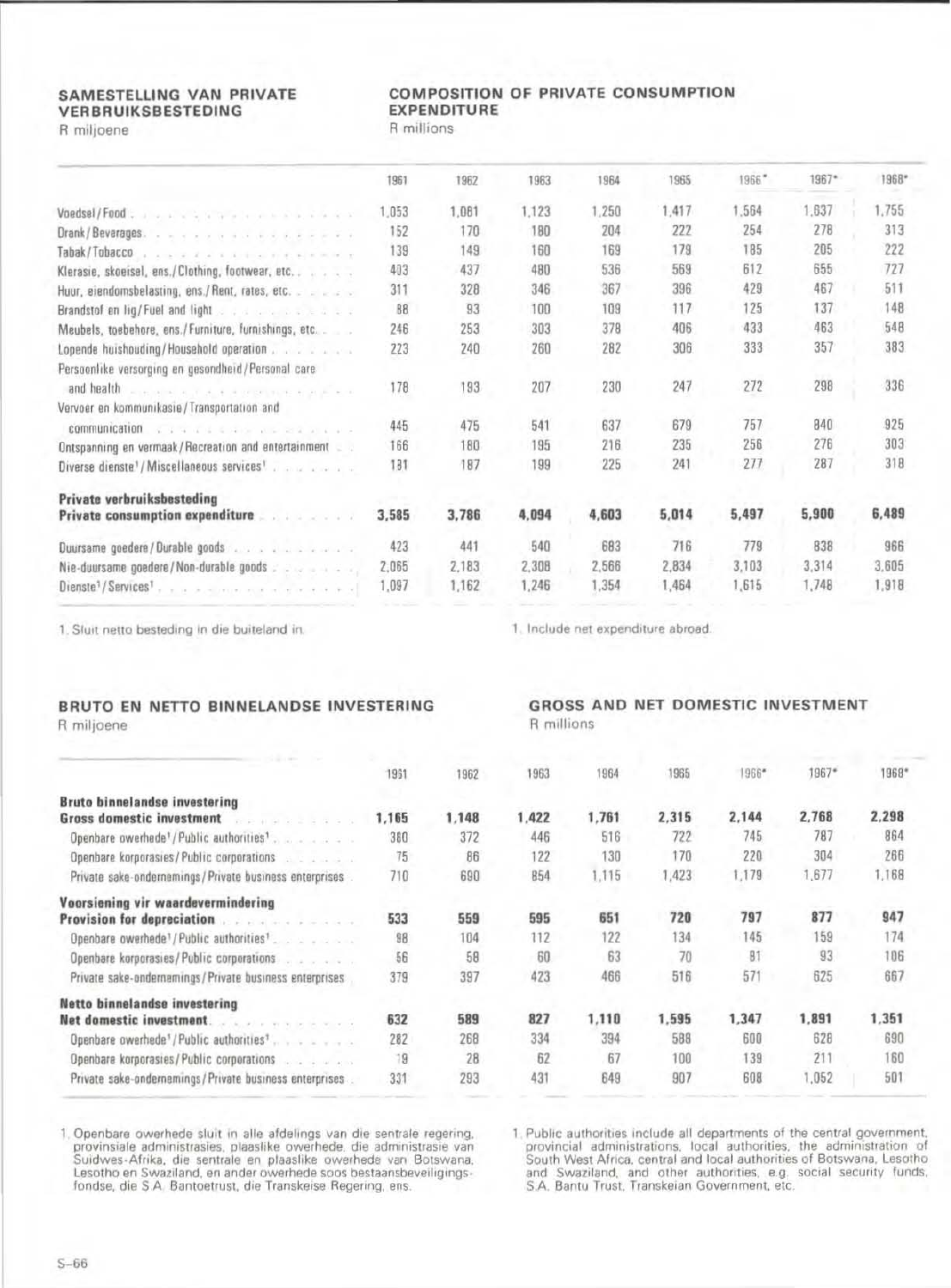# **BRUTO BINNELANDSE VASTE INVESTERING<br>VOLGENS TIPE ORGANISASIE**

R miljoene

# GROSS DOMESTIC FIXED INVESTMENT BY **TYPE OF ORGANISATION**

R millions

|                                                                                                                                                                                                                                                                                                                                                                                                                                                                                                                                    | 1961  | 1962  | 1963  | 1964  | 1965  | 1966* | 1967* | 1968* |  |
|------------------------------------------------------------------------------------------------------------------------------------------------------------------------------------------------------------------------------------------------------------------------------------------------------------------------------------------------------------------------------------------------------------------------------------------------------------------------------------------------------------------------------------|-------|-------|-------|-------|-------|-------|-------|-------|--|
| Openbare owerhede<br><b>Public authorities</b><br>Sentrale regering<br>Central government                                                                                                                                                                                                                                                                                                                                                                                                                                          |       |       |       |       |       |       |       |       |  |
| Algemene afdelings<br>General departments                                                                                                                                                                                                                                                                                                                                                                                                                                                                                          | 38    | 44    | 54    | 69    | 112   | 134   | 135   | 160   |  |
| Suid-Afrikaanse Spoorweë en Hawens<br>South African Railways and Harbours                                                                                                                                                                                                                                                                                                                                                                                                                                                          | 110   | 95    | 132   | 149   | 222   | 194   | 193   | 222   |  |
| Ander sake-ondernemings<br>Other business enterprises                                                                                                                                                                                                                                                                                                                                                                                                                                                                              | 27    | 30    | 33    | 37    | 49    | 43    | 53    | 63    |  |
| Provinsiale administrasies<br>Provincial administrations<br>a value of the<br>2222                                                                                                                                                                                                                                                                                                                                                                                                                                                 | 82    | 87    | 104   | 125   | 151   | 167   | 183   | 205   |  |
| Plaaslike owerhede<br>Local authorities                                                                                                                                                                                                                                                                                                                                                                                                                                                                                            |       |       |       |       |       |       |       |       |  |
| Algemene afdelings<br>General departments<br>and the state of the state                                                                                                                                                                                                                                                                                                                                                                                                                                                            | 74    | 76    | 76    | 80    | 107   | 118   | 129   | 137   |  |
| Sake-ondernemings<br><b>Business enterprises</b>                                                                                                                                                                                                                                                                                                                                                                                                                                                                                   | 47    | 43    | 44    | 47    | 53    | 64    | 64    | 71    |  |
| Totaal: Openbare owerhede<br>Total: Public authorities<br>environmental al                                                                                                                                                                                                                                                                                                                                                                                                                                                         | 378   | 375   | 443   | 507   | 694   | 720   | 757   | 858   |  |
| Openbare korporasies<br><b>Public corporations</b><br><b>Controller of the Control</b>                                                                                                                                                                                                                                                                                                                                                                                                                                             | 62    | 78    | 120   | 125   | 150   | 196   | 250   | 253   |  |
| Private sake-ondernemings<br>Private business enterprises                                                                                                                                                                                                                                                                                                                                                                                                                                                                          |       |       |       |       |       |       |       |       |  |
| Landbou, bosbou en vissery<br>Agriculture, forestry and fishing the second contact that is a                                                                                                                                                                                                                                                                                                                                                                                                                                       | 112   | 114   | 122   | 131   | 132   | 141   | 155   | 160   |  |
| Mynbou en steengroewery<br>Mining and quarrying<br>$\label{eq:3.1} \mathcal{A}^{\prime} = \left\{ \begin{array}{ll} \mathcal{A}^{\prime} & \mathcal{A}^{\prime} & \mathcal{A}^{\prime} & \mathcal{A}^{\prime} & \mathcal{A}^{\prime} & \mathcal{A}^{\prime} & \mathcal{A}^{\prime} & \mathcal{A}^{\prime} & \mathcal{A}^{\prime} & \mathcal{A}^{\prime} & \mathcal{A}^{\prime} & \mathcal{A}^{\prime} \\ \mathcal{A}^{\prime} & \mathcal{A}^{\prime} & \mathcal{A}^{\prime} & \mathcal{A}^{\prime} & \mathcal{A}^{\prime} & \math$ | 143   | 115   | 115   | 140   | 149   | 150   | 174   | 184   |  |
| Fabriekswese en konstruksie<br>Manufacturing and construction and a series of the series of                                                                                                                                                                                                                                                                                                                                                                                                                                        | 154   | 157   | 209   | 327   | 400   | 442   | 445   | 359   |  |
| Woongeboue n.e.i.<br>Residential buildings n.e.i.,                                                                                                                                                                                                                                                                                                                                                                                                                                                                                 | 102   | 87    | 111   | 152   | 195   | 194   | 233   | 238   |  |
| Handel, private vervoer, finansiële instellings, ens.<br>Commerce, private transport, financial institutions, etc.                                                                                                                                                                                                                                                                                                                                                                                                                 | 124   | 131   | 141   | 165   | 184   | 206   | 184   | 203   |  |
| Dordragkoste<br>Transfer costs                                                                                                                                                                                                                                                                                                                                                                                                                                                                                                     | 21    | 24    | 35    | 48    | 40    | 41    | 51    | 63    |  |
| Totaal: Private sake-ondernemings<br>Total: Private business enterprises<br><b>TELLICIA</b>                                                                                                                                                                                                                                                                                                                                                                                                                                        | 656   | 628   | 733   | 963   | 1,100 | 1,174 | 1,242 | 1,207 |  |
| <b>Totale vaste investering</b><br><b>Total fixed investment</b><br>$4 - 4 - 4 -$                                                                                                                                                                                                                                                                                                                                                                                                                                                  | 1,096 | 1,081 | 1,296 | 1,595 | 1,944 | 2,090 | 2,249 | 2,318 |  |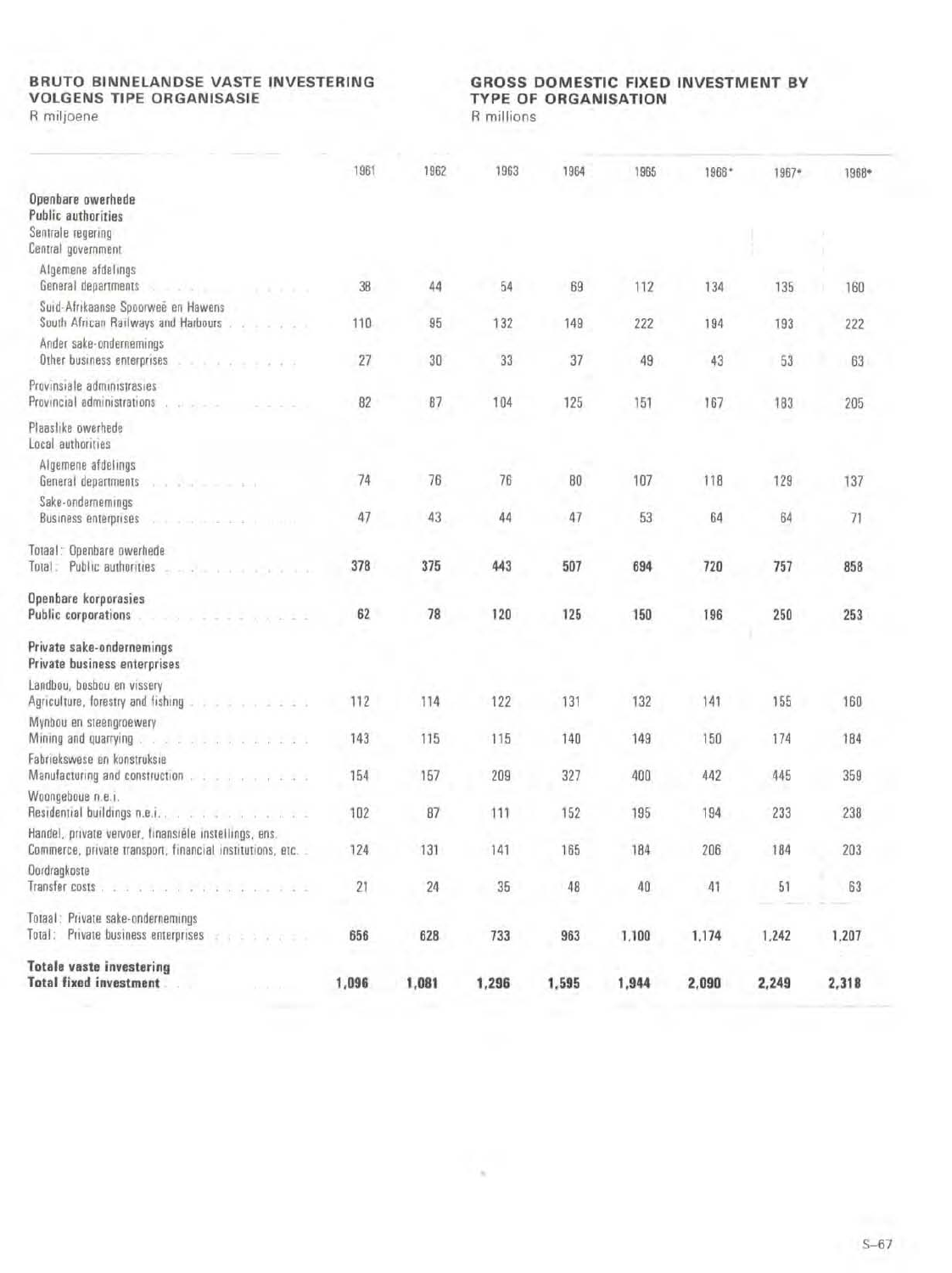# **VERANDERING IN VOORRADE VOLGENS<br>TIPE ORGANISASIE**

R miljoene

# CHANGE IN INVENTORIES BY TYPE - OF ORGANISATION

R millions

|        |                                                                                                                                                                                                                                                             | 1961                     | 1962                     | 1963           | 1964  | 1965  | 1966*  | 1967* | 1968* |
|--------|-------------------------------------------------------------------------------------------------------------------------------------------------------------------------------------------------------------------------------------------------------------|--------------------------|--------------------------|----------------|-------|-------|--------|-------|-------|
|        | Openbare owerhede<br><b>Public authorities</b>                                                                                                                                                                                                              |                          |                          |                |       |       |        |       |       |
|        | Sake-ondernemings van sentrale regering<br>Business enterprises of central government                                                                                                                                                                       | $\overline{2}$           | $-3$                     | 3              | 9     | 28    | 25     | 30    | 6     |
|        | Sake-ondernemings van plaaslike owerhede<br>Business enterprises of local authorities                                                                                                                                                                       |                          |                          |                |       |       |        |       |       |
|        | Totaal: Openbare owerhede<br>Total: Public authorities                                                                                                                                                                                                      | $\overline{2}$           | $-3$                     | 3              | 9     | 28    | 25     | 30    | 6     |
|        | Openbare korporasies<br>Public corporations.<br>.                                                                                                                                                                                                           | 13                       | 8                        | $\overline{2}$ | 5     | 20    | 24     | 54    | 13    |
|        | Private sake-ondernemings<br>Private business enterprises                                                                                                                                                                                                   |                          |                          |                |       |       |        |       |       |
|        | Landbou, bosbou en vissery<br>Agriculture, forestry and fishing and a series and a series of                                                                                                                                                                | $\overline{\mathcal{A}}$ | 20                       |                | $-9$  | $-25$ | $-5$   | 10    | 20    |
|        | Mynbou en steengroewery<br>Mining and quarrying                                                                                                                                                                                                             | 4                        | 7                        | $-3$           | $-5$  | 14    | 7      | 10    | 16    |
|        | Fabriekswese en konstruksie<br>Manufacturing and construction                                                                                                                                                                                               | 31                       | 41                       | 80             | 107   | 213   | 45     | 86    | 18    |
|        | Verandering in boekwaarde<br>Change in book value of the service and a service of the service of the service of the service of the service of the service of the service of the service of the service of the service of the service of the service of the  | 41                       | 45                       | 90             | 136   | 236   | 103    | 102   | 38    |
|        | Aansuiwering Lo.v. voorraadwaardering<br>Inventory valuation adjustment to a state of the state of                                                                                                                                                          | $-10$                    | $\overline{\mathcal{A}}$ | $-10$          | $-29$ | $-23$ | $-58$  | $-16$ | $-20$ |
|        | Handel, private vervoer, finansièle instellings, ens.<br>Commerce, private transport, financial institutions, etc.                                                                                                                                          | 23                       | $-6$                     | 44             | 59    | 121   | $-42$  | 329   | $-93$ |
|        | Verandering in boekwaarde<br>Change in book value and a substance of the contract of the contract of the contract of the contract of the contract of the contract of the contract of the contract of the contract of the contract of the contract of the co | 33                       | -1                       | 52             | 88    | 142   | 10     | 338   | $-75$ |
|        | Aansuiwering t.o.v. voorraadwaardering<br>Inventory valuation adjustment and a state of the                                                                                                                                                                 | $-10$                    | $-7$                     | $-8$           | $-29$ | $-21$ | $-52$  | $-9$  | $-18$ |
| Total: | Totaal: Private sake-ondernemings<br>Private business enterprises<br>.                                                                                                                                                                                      | 54                       | 62                       | 121            | 152   | 323   | 5      | 435   | $-39$ |
|        | Verandering in boekwaarde<br>Change in book value<br>$x + 1 + 2 + 3 + 1 + 2 + 1 + 1$                                                                                                                                                                        | 74                       | 73                       | 139            | 210   | 367   | 115    | 460   | $-1$  |
|        | Aansuiwering t.o.v. voorraadwaardering<br>Inventory valuation adjustment                                                                                                                                                                                    | $-20$                    | $-11$                    | $-18$          | $-58$ | $-44$ | $-110$ | $-25$ | $-38$ |
|        | <b>Totale verandering in voorrade</b><br><b>Total change in inventories</b><br>.                                                                                                                                                                            | 69                       | 67                       | 126            | 166   | 371   | 54     | 519   | $-20$ |
|        | Verandering in boekwaarde<br>Change in book value<br>. 1 1                                                                                                                                                                                                  | 89                       | 78                       | 144            | 224   | 415   | 164    | 544   | 18    |
|        | Aansuiwering t.o.v. voorraadwaardering<br>Inventory valuation adjustment to the state of the                                                                                                                                                                | $-20$                    | $-11$                    | $-18$          | $-58$ | $-44$ | $-110$ | $-25$ | $-38$ |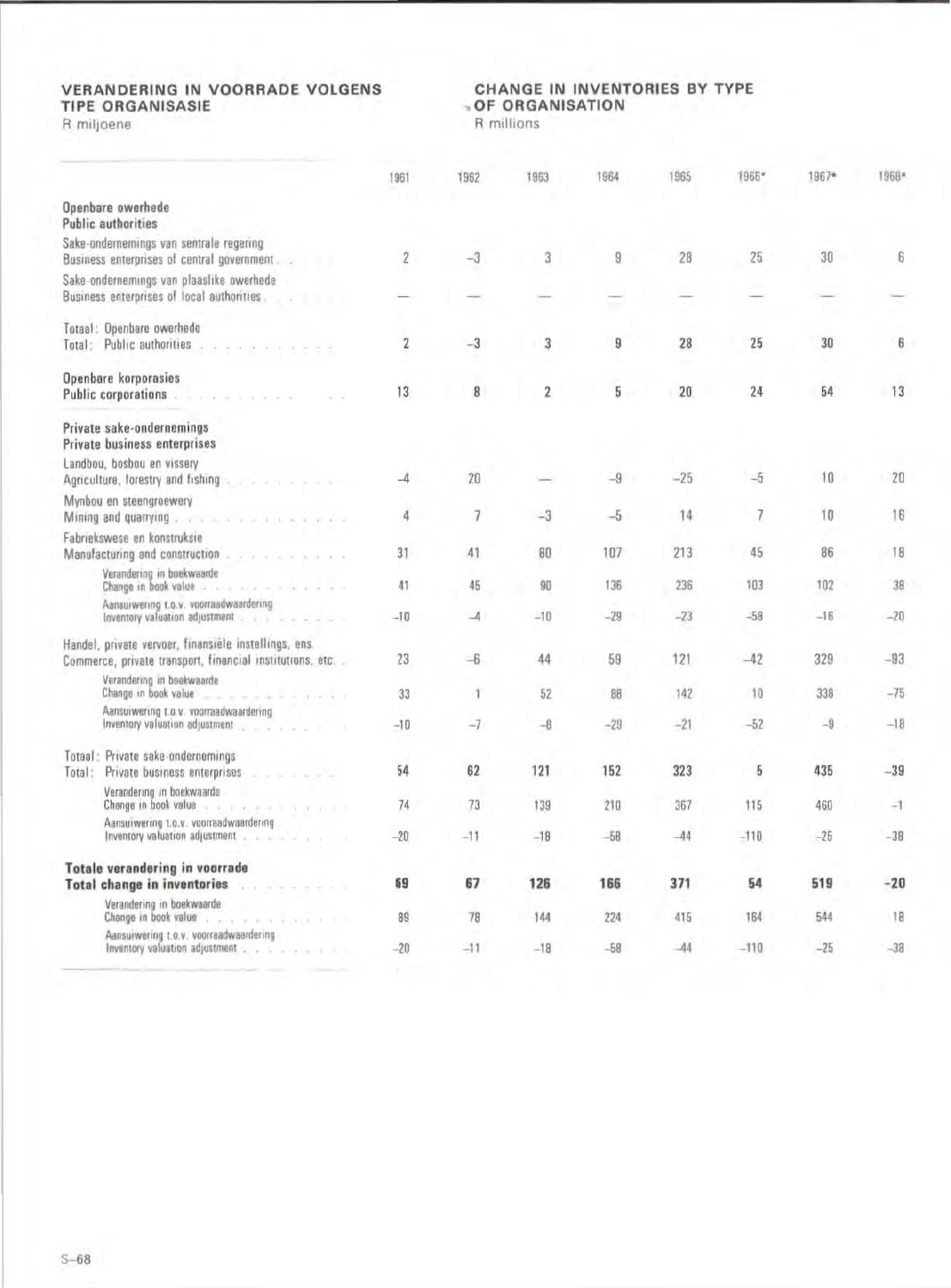# **BRUTO BINNELANDSE INVESTERING VOLGENS TIPE BATE**

R miljoene

### **GROSS DOMESTIC INVESTMENT BY** TYPE OF ASSET

R millions

|                                                                                                            | 1961  | 1962  | 1963  | 1964  | 1965  | 1966* | 1967* | 1968* |
|------------------------------------------------------------------------------------------------------------|-------|-------|-------|-------|-------|-------|-------|-------|
| Geboue en konstruksies<br>Buildings and constructions<br>all the first structure and a re-                 | 610   | 600   | 683   | 820   | 1,018 | 1,134 | 1,262 | 1,291 |
| Masjinerie, installasies en uitrusting<br>Machinery, plant and equipment and a series of the series of the | 465   | 457   | 578   | 727   | 886   | 915   | 936   | 964   |
| <b>Oordragkoste</b><br>Transfer costs                                                                      | 21    | 24    | 35    | 48    | 40    | 41    | 51    | 63    |
| Bruto binnelandse vaste investering<br>Gross domestic fixed investment                                     | 1.096 | 1,081 | 1,296 | 1,595 | 1,944 | 2,090 | 2,249 | 2,318 |
| Verandering in voorrade<br>Change in inventories                                                           | 69    | 67    | 126   | 166   | 371   | 54    | 519   | $-20$ |
| <b>Bruto binnelandse investering</b><br><b>Gross domestic investment</b>                                   | 1,165 | 1.148 | 1,422 | 1,761 | 2,315 | 2,144 | 2,768 | 2,298 |

| FINANSIERING VAN BRUTO<br><b>BINNELANDSE INVESTERING</b><br>R miljoene                                                                                                                                                         |        | <b>INVESTMENT</b><br>R millions |       | FINANCING OF GROSS DOMESTIC |       |        |       |        |
|--------------------------------------------------------------------------------------------------------------------------------------------------------------------------------------------------------------------------------|--------|---------------------------------|-------|-----------------------------|-------|--------|-------|--------|
|                                                                                                                                                                                                                                | 1961   | 1962                            | 1963  | 1964                        | 1965  | 1966*  | 1967* | 1968*  |
| Persoonlike besparing                                                                                                                                                                                                          |        |                                 |       |                             |       |        |       |        |
| Personal saving appropriate and a service contract of the service of the service of the service of the service of the service of the service of the service of the service of the service of the service of the service of the | 480    | 561                             | 422   | 360                         | 623   | 653    | 826   | 504    |
| Maatskappybesparing                                                                                                                                                                                                            |        |                                 |       |                             |       |        |       |        |
| Corporate saving                                                                                                                                                                                                               | 168    | 205                             | 218   | 335                         | 326   | 404    | 374   | 408    |
| Lopende surplus van algemene owerheid<br>Current surplus of general government.                                                                                                                                                | 187    | 131                             | 335   | 359                         | 352   | 277    | 505   | 522    |
| Voorsiening vir waardevermindering                                                                                                                                                                                             |        |                                 |       |                             |       |        |       |        |
| Provision for depreciation with a substitution of the substitution of the second state of the second state of                                                                                                                  | 533    | 559                             | 595   | 651                         | 720   | 797    | 877   | 947    |
| <b>Bruto binnelandse besparing</b>                                                                                                                                                                                             |        |                                 |       |                             |       |        |       |        |
| Gross domestic saving.                                                                                                                                                                                                         | 1,368  | 1,456                           | 1,570 | 1,705                       | 2,021 | 2,131  | 2,582 | 2,381  |
| Netto kapitaalinvloeiing vanaf die buiteland<br>Net capital inflow from the rest of the world                                                                                                                                  | $-96$  | $-120$                          | $-61$ | $-33$                       | 258   | 149    | 169   | 453    |
| Verandering in goud- en buitelandse valutareserwes <sup>1</sup>                                                                                                                                                                |        |                                 |       |                             |       |        |       |        |
| Change in gold and foreign exchange reserves <sup>1</sup>                                                                                                                                                                      | $-107$ | $-188$                          | $-87$ | 89                          | 36    | $-136$ | 17    | $-536$ |
| <b>Bruto binnelandse investering</b>                                                                                                                                                                                           |        |                                 |       |                             |       |        |       |        |
| Gross domestic investment<br>.                                                                                                                                                                                                 | 1,165  | 1,148                           | 1,422 | 1,761                       | 2,315 | 2,144  | 2,768 | 2,298  |
|                                                                                                                                                                                                                                |        |                                 |       |                             |       |        |       |        |

1. Toename  $-$  ; afname  $+$ ,

 $1$ , Increase  $-$ ; decrease  $+$ .